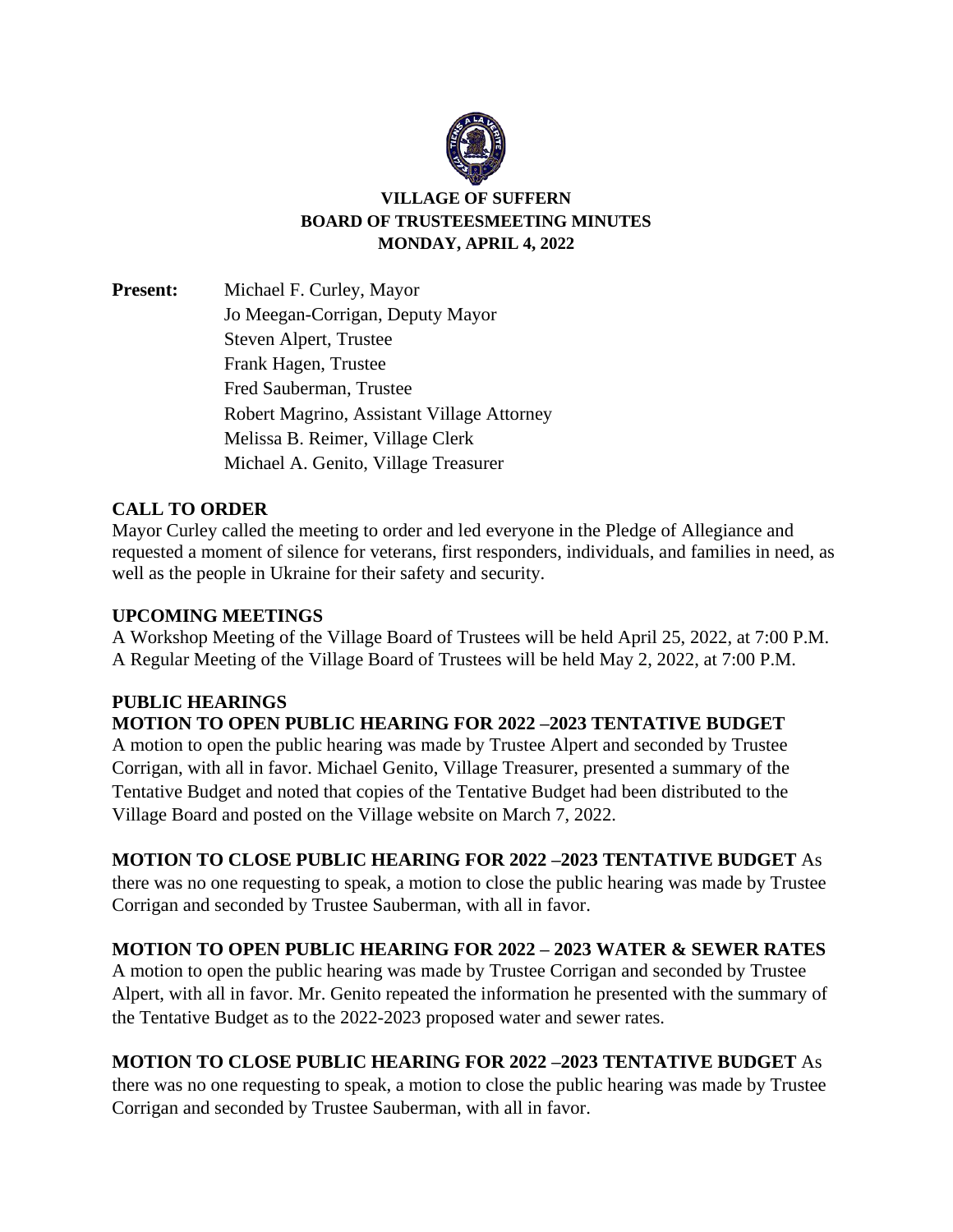# **MOTION TO GRANT A PERMIT FOR THE SUFFERN CHAMBER OF COMMERCE TO HOLD THE SUFFERN STREET FAIR, DOWNTOWN SUFFERN ON MAY 1, 2022, FROM 10 A.M. TO 5 P.M.**

A motion was moved by Trustee Hagen, and seconded by Trustee Alpert, with all in favor.

# **MOTION TO GRANT A PERMIT FOR SACRED HEART CHURCH TO HOLD A CIRCUS ON TAGASTE MONASTERY GROUNDS ON JUNE 2, 2022, AT 6:00 P.M. AND JUNE 3, 2022, at 5:00 P.M. AND 7:00P.M.**

A motion was moved by Trustee Corrigan and seconded by Trustee Sauberman, with all in favor.

# **RESOLUTION NO. 67 OF 2022 CONFIRMING MAYOR CURLEY'S APPOINTMENT OF HOWARD COHEN AS COURT ATTENDANT ON-CALL**

**RESOLVED,** the Board of Trustees hereby confirms Mayor Curley's appointment of Howard Cohen, as Court Attendant On-Call, effective April 5, 2022, at a pay rate of \$25.00 per hour. A motion to approve the foregoing resolution was made by Trustee Corrigan and seconded by Trustee Sauberman, with all in favor. Adopted: April 4, 2022

# **MOTION TO ACCEPT NEW MEMBER, MATTHEW FRIEDMAN, FOR THE VOLUNTEER HOSE COMPANY**

A motion was moved by Trustee Alpert and seconded by Trustee Corrigan, with all in favor.

#### **RESOLUTION NO. 68 OF 2022**

# **TO EXTEND COVERAGE UNDER THE NYS VOLUNTEER FIREFIGHTERS BENEFIT LAW TO AUTHORIZE VILLAGE FIREFIGHTERS WHO PARTICIPATE IN ROCKLAND COUNTY EMERGENCY SERVICE ACTIVITIES**

**WHEREAS,** members of the Suffern Fire Department serve as members of Rockland County Emergency Services; and

**WHEREAS,** the Village of Suffern desires to extend Volunteer Firefighter Benefits to active-duty Volunteer Firefighters while participating in Rockland County Emergency Services.

**BE IT RESOLVED**, the Village Board hereby extends coverage to Zachary Borden as a member of the Hazardous Materials Team for Rockland County and under the NYS Volunteer Firefighters Benefit Law is authorized to act as an active Village of Suffern firefighter when he participates in Rockland County Emergency Services; and

**BE IT FURTHER RESOLVED,** the Suffern Fire Chief is authorized to sign the letter from the Office of Fire and Emergency Services authorizing Zachary Borden to participate in Rockland County Emergency Services activities.

A motion to approve the foregoing resolution was made by Trustee Hagen, seconded by Trustee Corrigan, with all in favor.

Adopted: April 4, 2022

#### **RESOLUTION NO. 69 OF 2022 DECLARING FINGERPRINT SCANNER BY THE VILLAGE OF SUFFERN NO LONGER BEING NEEDED FOR MUNICIPAL PURPOSES AND TO BE SURPLUS BE IT ENACTED** by the Board of Trustees of the Village of Suffern as follows: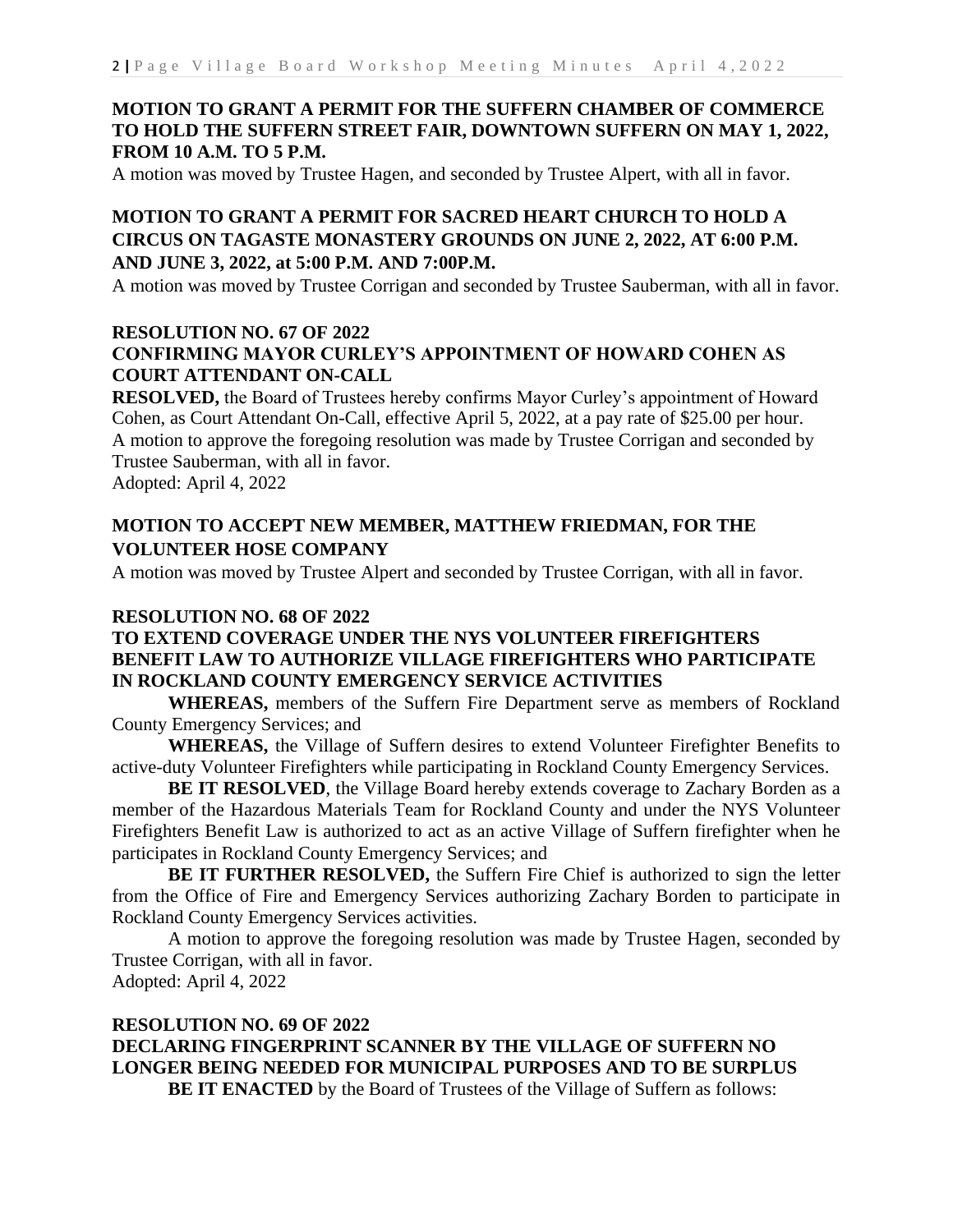**WHEREAS,** Identix Fingerprint Scanner Model TP3100-ED, Serial No. AAK148001478 (the "Equipment"), owned by the Village of Suffern is no longer needed for any municipal purpose; and

**WHEREAS,** the Board of Trustees desires to declare the same to be surplus so that it may be properly sold or disposed of.

**NOW, THEREFORE BE IT RESOLVED**, that the Village Board hereby declares the Equipment to be surplus and authorizes the Village Treasurer to sell or dispose of the Equipment as he deems in the best interests of the Village.

A motion to approve the foregoing resolution was made by Trustee Alpert, and seconded by Trustee Corrigan, with all in favor.

Adopted: April 4, 2022

# **RESOLUTION NO. 70 OF 2022 APPOINTING TYLER STARK AS A PROBATIONARY POLICE OFFICER IN THE VILLAGE OF SUFFERN**

**NOW, THEREFORE, BE IT RESOLVED** that Tyler Stark is appointed as a Probationary Police Officer with a salary of \$28.48 per hour, effective on and subject to clearance from the Rockland County Personnel Department, and further subject to a two-year probationary period, commencing on April 5, 2022.

A motion to approve the foregoing resolution was made by Trustee Corrigan, and seconded by Trustee Alpert, with all in favor.

Adopted: April 4, 2022

#### **RESOLUTION NO. 71 OF 2022**

### **AUTHORIZING PAYMENT OF APPLICATION NO. 7 TO PITINGARO & DOETSCH CONSULTING ENGINEERS FOR THE BACKUP POWER FOR CRITICAL FACILITIES PROJECT**

**BE IT ENACTED** by the Board of Trustees of the Village of Suffern as follows: **NOW, THEREFORE, BE IT RESOLVED** by the Board of Trustees of the Village of Suffern that payment of Application No. 7 to Pitingaro & Doetsch Consulting Engineers, P.C. in the amount of \$1,721.04 for Project 2021-006 GOSR NYCR-0256 Backup Power for Critical Facilities is hereby authorized.

A motion to approve the foregoing resolution was made by Trustee Sauberman, and seconded by Trustee Hagen, with all in favor. Adopted: April 4, 2022

# **RESOLUTION NO. 72 OF 2022**

# **AUTHORIZING PAYMENT OF APPLICATION NO. 7 TO PITINGARO & DOETSCH CONSULTING ENGINEERS FOR THE HARDENING OF WATER TREATMENT PLANT PROJECT**

**BE IT ENACTED** by the Board of Trustees of the Village of Suffern as follows:

**NOW, THEREFORE, BE IT RESOLVED** by the Board of Trustees of the Village of Suffern that payment of Application No. 7 to Pitingaro & Doetsch Consulting Engineers, P.C. in the amount of \$5,008.32 for Project 2021-005 GOSR NYCR-0255 Hardening of Water Treatment Plant is hereby authorized.

A motion to approve the foregoing resolution was made by Trustee Sauberman, and seconded by Trustee Hagen, with all in favor. Adopted: April 7, 2022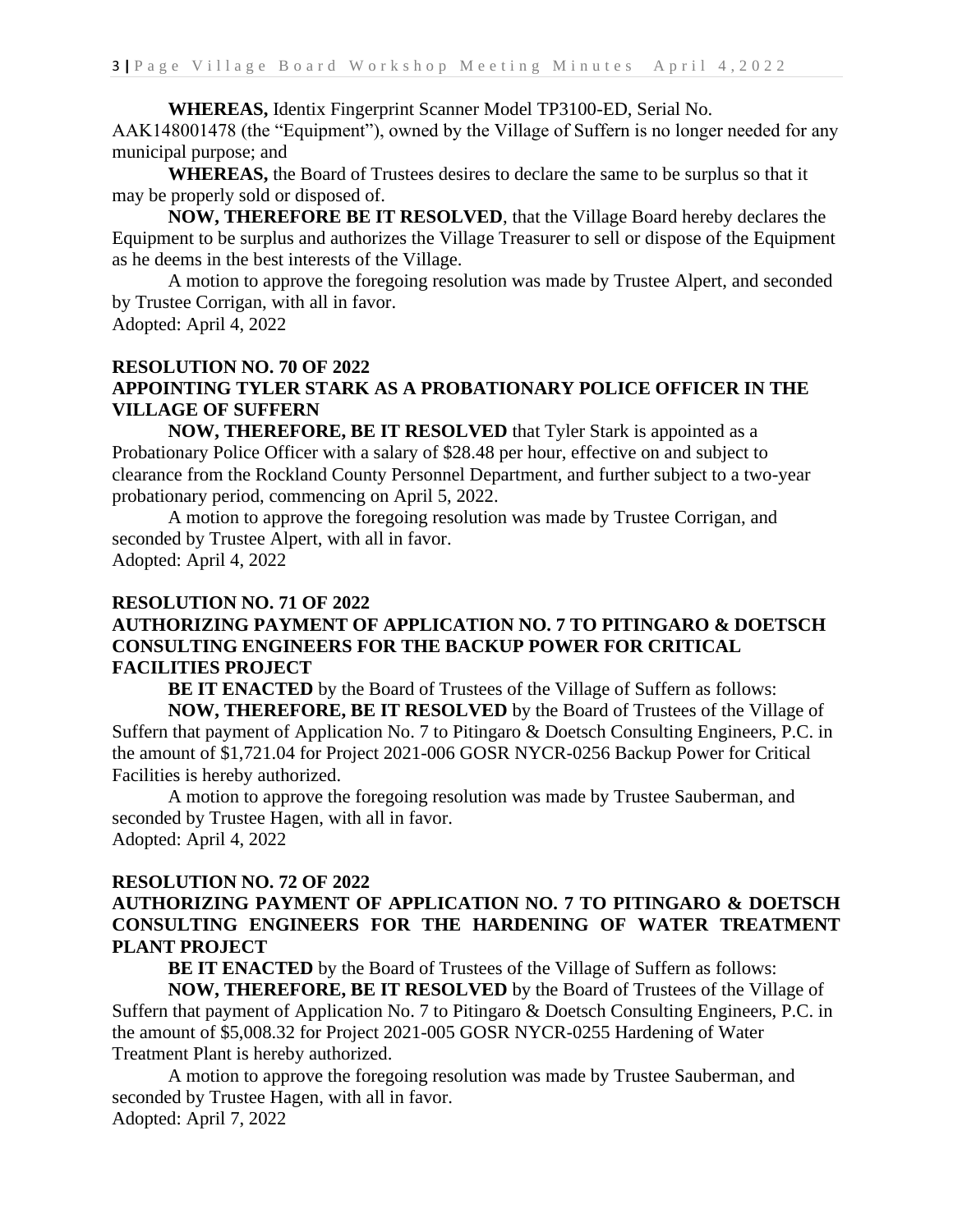### **RESOLUTION NO. 73 OF 2022**

# **AUTHORIZING THE MAYOR TO EXECUTE A CONTRACT WITH PITINGARO & DOETSCH FOR PROFESSIONAL SERVICES IN CONNECTION WITH PROJECT 2022-001 WATER METERS & AMR**

**BE IT ENACTED** by the Board of Trustees of the Village of Suffern as follows:

**WHEREAS,** the Village of Suffern owns and operates a community water system (CWS) that provides potable water to the residents of the Village and others; and

**WHEREAS,** on June 28, 2021, the Village Board adopted resolution 113 establishing Project 2022-001 Water Meters & AMR (the "Project"), authorizing the replacement of inaccurate water meters and the implementation of an automated meter reading system (AMR); and

**WHEREAS,** the Village intends to finance the system through New York State Environmental Facilities Corporation (the "EFC"); and

**WHEREAS**, the EFC requires an engineer's report to describe in detail the proposed project; and

**WHEREAS,** Pitingaro & Doetsch has submitted a proposal for such work in the amount of \$12, 800; and

**WHEREAS**, such work constitutes professional services not subject to competitive bidding; and

**WHEREAS,** the Board of Trustees is desirous of entering into a contract with Pitingaro & Doetsch for the preparation of such a report.

**NOW, THEREFORE, BE IT RESOLVED** by the Board of Trustees of the Village of Suffern that the Mayor is hereby authorized to execute a contract with Pitingaro & Doetsch for the foregoing professional services in connection with Project 2022-001 Water Meters & AMR in the amount of \$12,800, in accordance with the Pitingaro & Doetsch proposal dated March 23, 2022, subject to approval by the Village Attorney.

A motion to approve the foregoing resolution was made by Trustee Sauberman, and seconded by Trustee Hagen, with all in favor. Adopted: April 4, 2022

#### **RESOLUTION NO. 74 OF 2022**

# **AUTHORIZE SUPERINTENDENT OF PUBLIC WORKS TO ATTEND 2022 NYS FLOODPLAIN AND STORMWATER MANAGERS CONFERENCE**

**BE IT ENACTED** by the Board of Trustees of the Village of Suffern as follows:

**WHEREAS**, the Board of Trustees adopted Resolution No. 27 of 2015 authorizing attendance at Municipal Conferences at its re-organization meeting on December 7, 2015, with prior approval by the Board of Trustees.

**NOW, THEREFORE BE IT RESOLVED**, the Village of Suffern Board of Trustees hereby authorizes Charles Sawicki, Superintendent of Public Works to attend the 2022 New York State Floodplain and Stormwater Managers Associated Annual Conference, May 3-5, 2022, in Schenectady, New York, at the conference registration cost of \$300 and conference lodging cost of \$115 per night, as well as the actual and necessary expenses for travel and meals not already included and in accordance with the Village's policy of reimbursement for such expenses.

A motion to approve the foregoing resolution was made by Trustee Sauberman, and seconded by Trustee Hagen, with all in favor. Adopted: April 4, 2022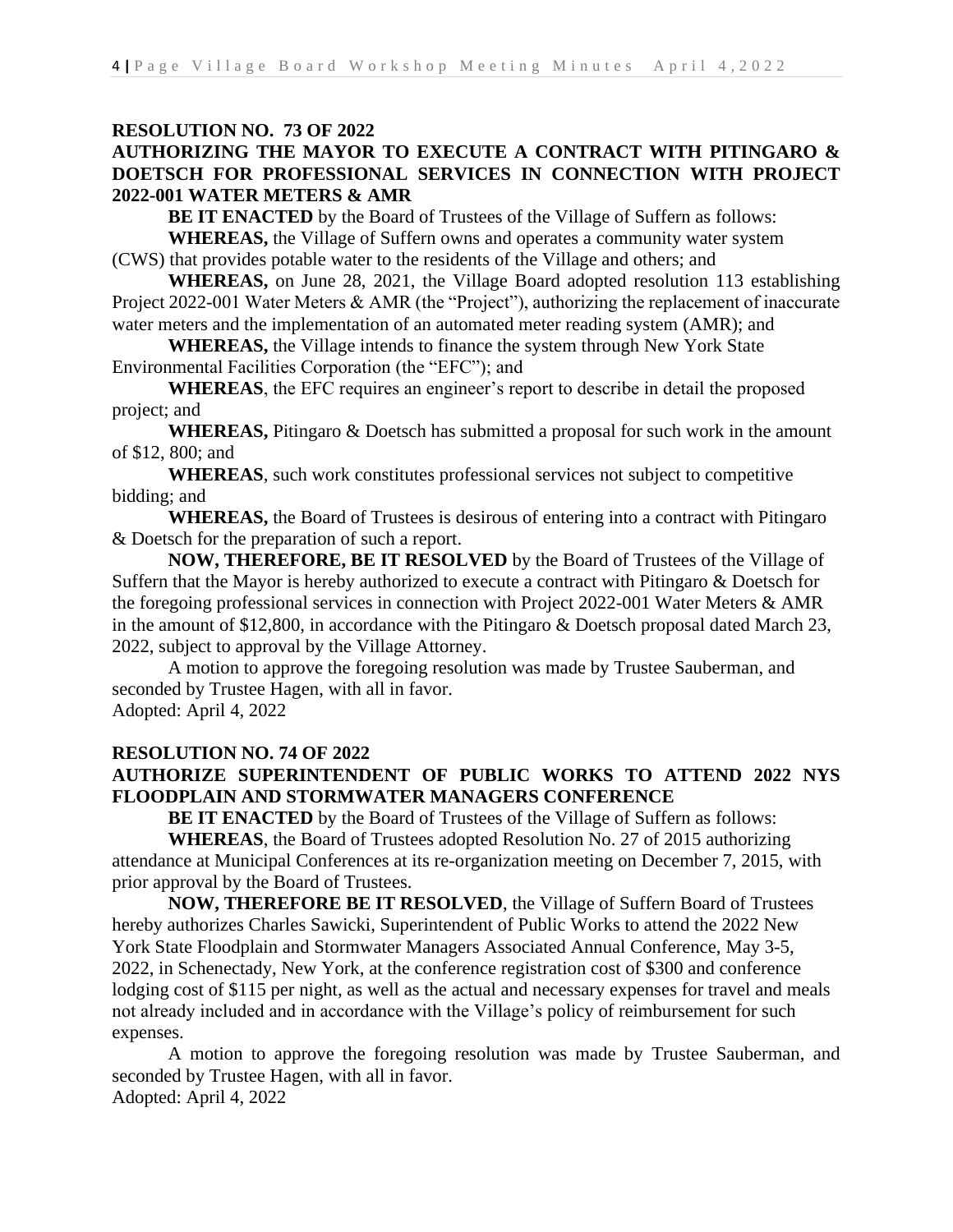# **RESOLUTION NO. 75 OF 2022 DECLARING VARIOUS VEHICLES OWNED BY THE VILLAGE OF SUFFERN TO NO LONGER BEING NEEDED FOR MUNICIPAL PURPOSES AND TO BE SURPLUS**

**BE IT ENACTED** by the Board of Trustees of the Village of Suffern as follows:

**WHEREAS,** various vehicles owned by the Village of Suffern as set forth in Schedule "A" annexed hereto (the "Vehicles") are no longer needed for any municipal purpose; and

**WHEREAS,** the Board of Trustees desires to declare the same to be surplus so that they may be properly sold or disposed of.

**NOW, THEREFORE BE IT RESOLVED**, that the Village Board hereby declares the Vehicles to be surplus and authorizes the Village Treasurer to sell or dispose of the Vehicles as he deems in the best interests of the Village.

A motion to approve the foregoing resolution was made by Trustee Sauberman, and seconded by Trustee Hagen, with all in favor.

Adopted: April 4, 2022

# **RESOLUTION NO. 76 OF 2022**

# **SETTING A PUBLIC HEARING MONDAY, MAY 2, 2022, AT 7:02 P.M., TO PROPOSE THE ACCEPTANCE OF THE ANNUAL NYS DEC MS4 REPORT**

**RESOLVED**, the Board of Trustees authorizes holding a Public Hearing on May 2, 2022, at 7:02 P.M., to propose the acceptance of the annual NYS DEC MS4 Report.

A motion to approve the foregoing resolution was made by Trustee Sauberman, and seconded by Trustee Hagen, with all in favor.

Adopted: April 4, 2022

## **RESOLUTION NO. 77 OF 2022**

# **AWARDING THE BID FOR GALION STAINLESS STEEL DUMP BODY**

**BE IT ENACTED** by the Board of Trustees of the Village of Suffern as follows: **WHEREAS,** the Village authorized the submission of competitive bids for Galion Stainless Steel Dump Body; and

**WHEREAS**, the bids were returnable on March 24, 2022; and

**WHEREAS**, a bid was submitted by one provider; and

**WHEREAS**, the price submitted had been reviewed for reasonableness.

**NOW, THEREFORE, BE IT RESOLVED** by the Board of Trustees of the Village of Suffern that the bid for Galion Stainless Steel Dump Body is awarded to Trius, 458 Johnson Avenue, Bohemia, NY in the amount of \$\$44,500.

A motion to approve the foregoing resolution was made by Trustee Sauberman, and seconded by Trustee Hagen, with all in favor. Adopted: April 4, 2022

# **RESOLUTION NO. 78 OF 2022**

# **AUTHORIZING SOLICITATION OF FORMAL BIDS FOR THE MUNICIPAL LOT "B" DRAINAGE IMPROVEMENTS PROJECT**

**BE IT ENACTED** by the Board of Trustees of the Village of Suffern as follows: **NOW, THEREFORE, BE IT RESOLVED** by the Board of Trustees of the Village of Suffern that the solicitation of formal bids for the Municipal Lot "B" Drainage Improvements Project is hereby authorized, with bids to be returnable by April 21, 2022, at 2:00 P.M.

A motion to approve the foregoing resolution was made by Trustee Sauberman, and seconded by Trustee Hagen, with all in favor.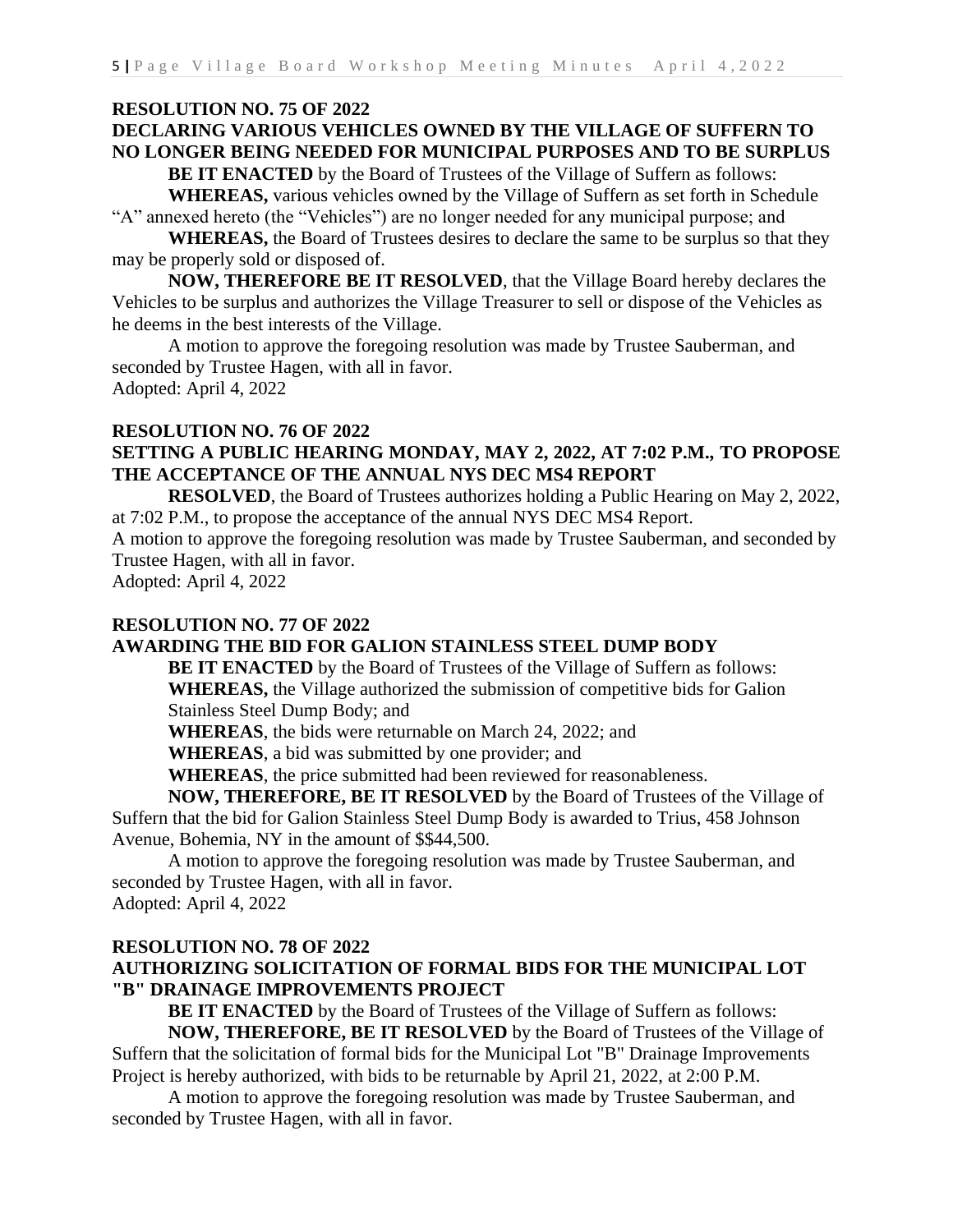Adopted: April 4, 2022

#### **RESOLUTION NO. 79 OF 2022 AUTHORIZING SOLICITATION OF FORMAL BIDS FOR THE MUNICIPAL LOT "B" PAVEMENT IMPROVEMENTS PROJECT**

**BE IT ENACTED** by the Board of Trustees of the Village of Suffern as follows: **NOW, THEREFORE, BE IT RESOLVED** by the Board of Trustees of the Village of Suffern that the solicitation of formal bids for the Municipal Lot "B" Pavement Improvements Project is hereby authorized, with bids to be returnable by April 21, 2022, at 3:00 P.M.

A motion to approve the foregoing resolution was made by Trustee Sauberman, and seconded by Trustee Hagen, with all in favor. Adopted: April 4, 2022

#### **RESOLUTION NO. 80 OF 2022 AUTHORIZING \$13,000 OF ARPA21 FUNDS FOR VITAL STATISTICS SOFTWARE**

### **WHEREAS** the Village Clerk's Office requires software to process, store, and reproduce vital statistics, including but not limited to birth and death certificates (the "Software"); and

**WHEREAS** the Village Clerk has determined after extensive research that the software provided by Edmunds GovTech of 301 Tilton Road, Northfield, New Jersey 08225 (the "Vendor") at a cost to purchase, install, train the Village Clerk's staff, and the first year's support not to exceed \$13,000, is utilized by other New York State municipalities with the same or greater number of vital statistics documents processed annually.

**NOW THEREFORE BE IT RESOLVED** that the Village Board of the Village of Suffern authorizes the use of up to \$13,000 of American Rescue Plan Act of 2021 ("ARPA21") Coronavirus Local Fiscal Recovery Funds to finance the purchase of the Software; and

**FURTHER BE IT RESOLVED** that the Mayor is authorized to execute a contract with the Vendor for the purchase, installation, training and support of the Software, approved as to form by the Village Attorney; and

**FURTHER BE IT RESOLVED** that any unspent funds remaining after the purchase of said software will be returned to the ARPA21 account being maintained by the Office of the Village Treasurer.

A motion to approve the foregoing resolution was made by Trustee Alpert, and seconded by Trustee Corrigan, with all in favor.

Adopted: April 4, 2022

#### **RESOLUTION NO. 81 OF 2022 APPROVAL OF MINUTES BOARD OF TRUSTEES MEETING OF MARCH 7, 2022**

**RESOLVED**, the minutes of the Board of Trustees Meeting of March 7, 2022, be and are hereby approved.

A motion to approve the foregoing resolution was made by Trustee Sauberman, and seconded by Trustee Corrigan, with all in favor. Adopted: April 4, 2022

#### **POLICE DEPARTMENT**

Chief Andrew Loughlin shared some statistics. DARE dances are scheduled for April 29 and June 10, 2022. The Chief thanked the Recreation Department for their assistance. Chief Loughlin said that the PD received the new body-worn camera system. The officers will receive training and the technology will be implemented.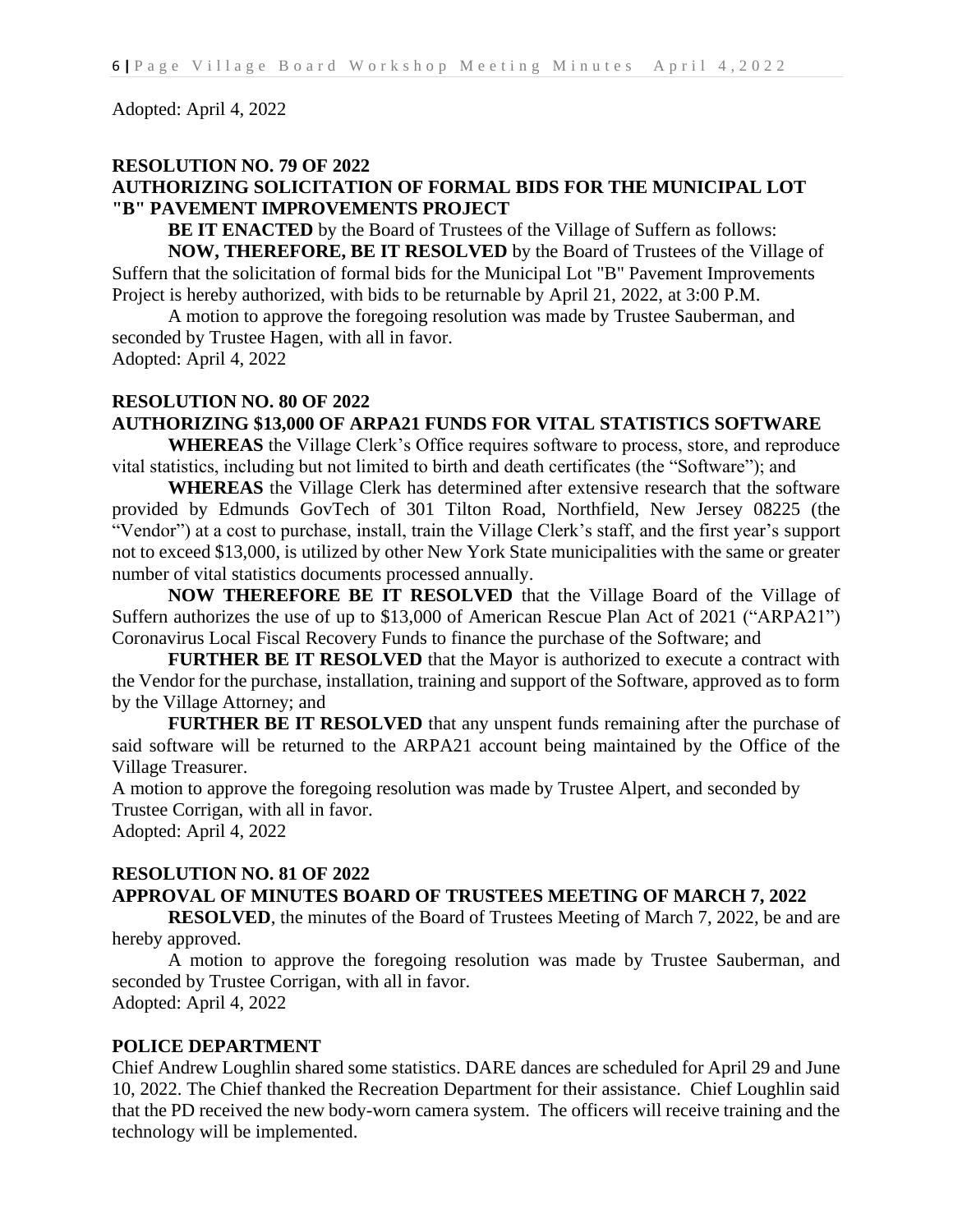#### **GRANTS**

Mr. Fred Rella, Grant Writer for the Village, spoke about two grants that were applied for through the Dormitory Authority of the State of New York ("DASNY"). The first is an all-terrain vehicle with a trailer for the Fire Department for \$50,000. The paperwork is complete, and the purchasing process can begin. The same is true with the second DASNY grant. The grant is a \$200,000 grant for a garbage truck with an estimated cost of \$250,000. The Village Board of Trustees previously authorized up to \$50,000 of ARPA21 funds to finance the balance. The application for the Community Development Block Grant ("CDBG") for the \$200,000 Parking Lot A repaving was submitted.

#### **CULTURE AND RECREATION**

Ms. Cathy Mills, Recreation Coordinator, discussed the April calendar of events. The Suffern Little League opening parade and ceremony, and the annual Easter Egg Hunt will be this Saturday April 9, 2022. Mayor Curley added that the ballfields are being prepared for Suffern Little League opening day.

# **PUBLIC PARTICIPATION MOTION TO OPEN PUBLIC PARTICIPATION**

The motion to open public participation was moved by Trustee Hagen, and seconded by Trustee Corrigan, with all in favor.

Bruce Simon came up to speak and announced that with the Village Board's approval, Not Just Battery Saturday will be held on April 30, 2022.

# **MOTION TO APPROVE NOT JUST BATTERY SATURDAY FOR APRIL 30, 2022 FROM 10 A.M TO 1 P.M. AT SUFFERN VILLAGE HALL PARKING LOT, 61 WASHINGTON AVENUE, SUFFERN, NY 10901**

The motion to approve Not Just Battery Saturday for April 30, 2022, was moved by Trustee Corrigan, and seconded by Trustee Alpert, with all in favor.

#### **MOTION TO CLOSE PUBLIC PARTICIPATION**

Seeing that no others were requesting to speak, a motion to close public participation was moved by Trustee Corrigan, and seconded by Trustee Sauberman, with all in favor.

#### **TRUSTEES**

Trustee Sauberman and Trustee Hagen thanked Michael Genito for always being open, accessible to the board, and answering all questions.

#### **MAYOR**

Mayor Michael Curley thanked the trustees for looking at the budget, asking questions of the Mayor and Michael Genito, and working together. Mayor Curley shared a rendering of a new logo for the Village vehicles prepared by Joe Hunt and the DPW, which was submitted to the Board. Mayor Curley thanked Mr. Hunt and the DPW for taking pride in their work and taking pride in the Village. It was not being voted on now, but the Mayor wanted to share it with the Board and the public. Mayor Curley also showed the public the signage for the recycling and garbage containers.